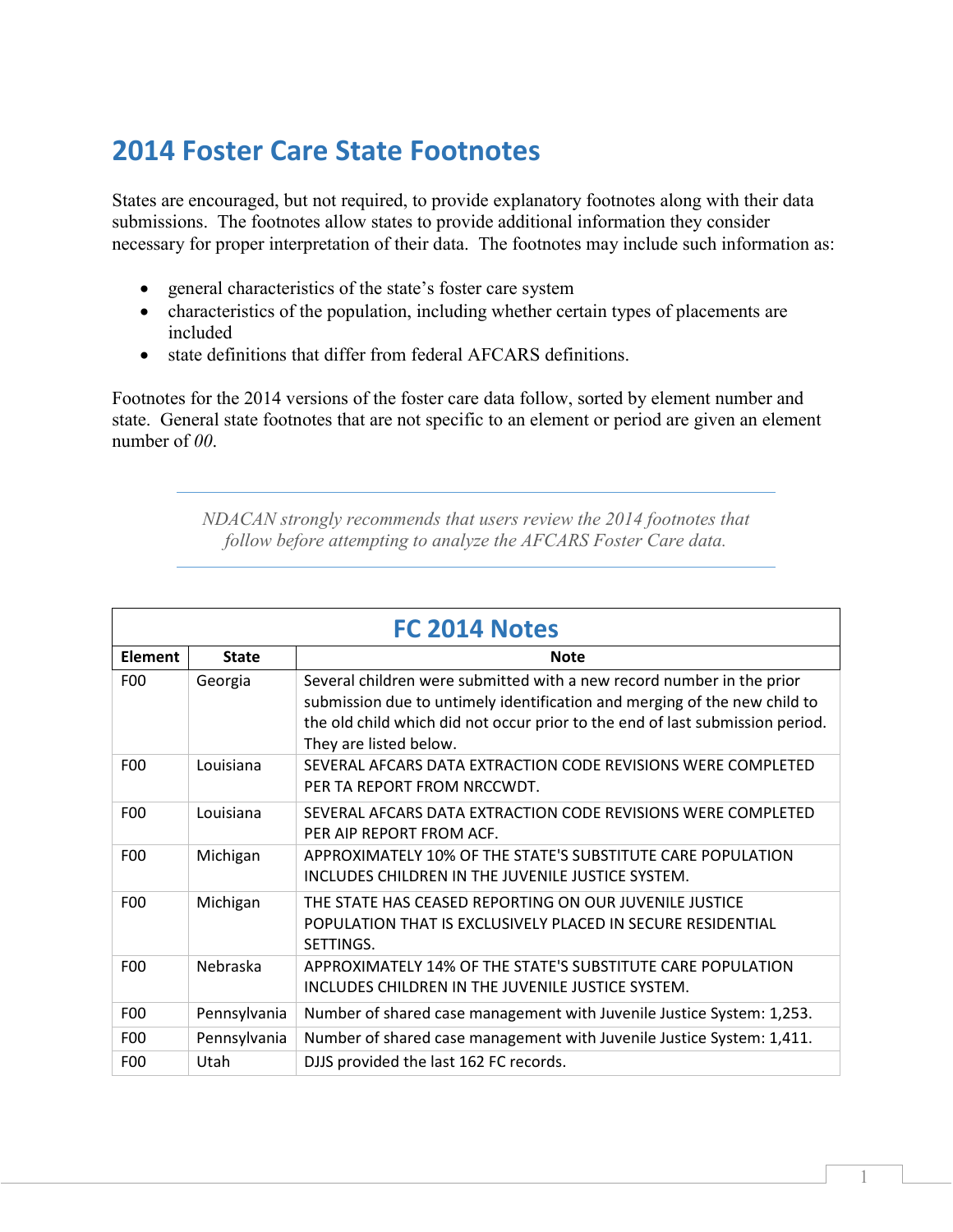| FC 2014 Notes   |              |                                                                                                                                                                                                                     |
|-----------------|--------------|---------------------------------------------------------------------------------------------------------------------------------------------------------------------------------------------------------------------|
| <b>Element</b>  | <b>State</b> | Note                                                                                                                                                                                                                |
| F03             | Florida      | THIS ELEMENT HAS BEEN UPDATED TO REFLECT THE ACCURATE FIPS CODE<br>(12086) FOR MIAMI-DADE COUNTY RATHER THAN THE OBSOLETE 120025<br>FOR DADE COUNTY. THE VALIDATOR DOES NOT YET RECOGNIZE THIS CODE<br>AS VALID.    |
| F03             | lowa         | Adoption workers cover more than one county. Therefore, foster children<br>awaiting adoption adoption appear to be from a limited number of<br>counties.                                                            |
| F03             | Nebraska     | THE FOLLOWING OFFICES DEAL WITH MORE CASES THAN JUST THOSE IN<br>THEIR COUNTY: ALLIANCE, SIDNEY, NORTH PLATTE, MCCOOK, LEXINGTON,<br>BROKEN BOW, O'NEILL, DAKOTA CITY, COLUMBUS, NORFOLK, SEWARD,<br>NEBRASKA CITY. |
| F04             | Georgia      | Record Number 000010148730 has been given a new record number<br>000802204101.                                                                                                                                      |
| F04             | Georgia      | Record Number 000010775564 has been given a new record number<br>006039908706.                                                                                                                                      |
| F04             | Georgia      | Record Number 900000614421 has been given a new record number<br>011200792303.                                                                                                                                      |
| F04             | Georgia      | Record Number 000010302893 has been given a new record number<br>009494439402.                                                                                                                                      |
| F04             | Georgia      | Record Number 000010009449 has been given a new record number<br>007503356902.                                                                                                                                      |
| F04             | Georgia      | Record Number 100010013316 has been given a new record number<br>005704922803.                                                                                                                                      |
| F04             | Georgia      | Record Number 000010604568 has been given a new record number<br>007101309203.                                                                                                                                      |
| F04             | Georgia      | Record Number 800010236436 has been given a new record number<br>015001232603.                                                                                                                                      |
| F04             | Georgia      | Record Number 900000971721 has been given a new record number<br>010600088001.                                                                                                                                      |
| F04             | Georgia      | Record Number 000010624493 has been given a new record number<br>006047272603.                                                                                                                                      |
| F04             | Georgia      | Record Number 700010665889 has been given a new record number<br>005704549002.                                                                                                                                      |
| F04             | Georgia      | Record Number 000010012457 has been given a new record number<br>006040706003.                                                                                                                                      |
| F04             | Georgia      | Record Number 900000345738 has been given a new record number<br>014501677301.                                                                                                                                      |
| F <sub>04</sub> | Georgia      | Record Number 800000018826 has been given a new record number<br>004001289703.                                                                                                                                      |
| F04             | Georgia      | Record Number 000010151594 has been given a new record number<br>004420483701.                                                                                                                                      |
| F04             | Georgia      | Record Number 100010133594 has been given a new record number<br>010600892301.                                                                                                                                      |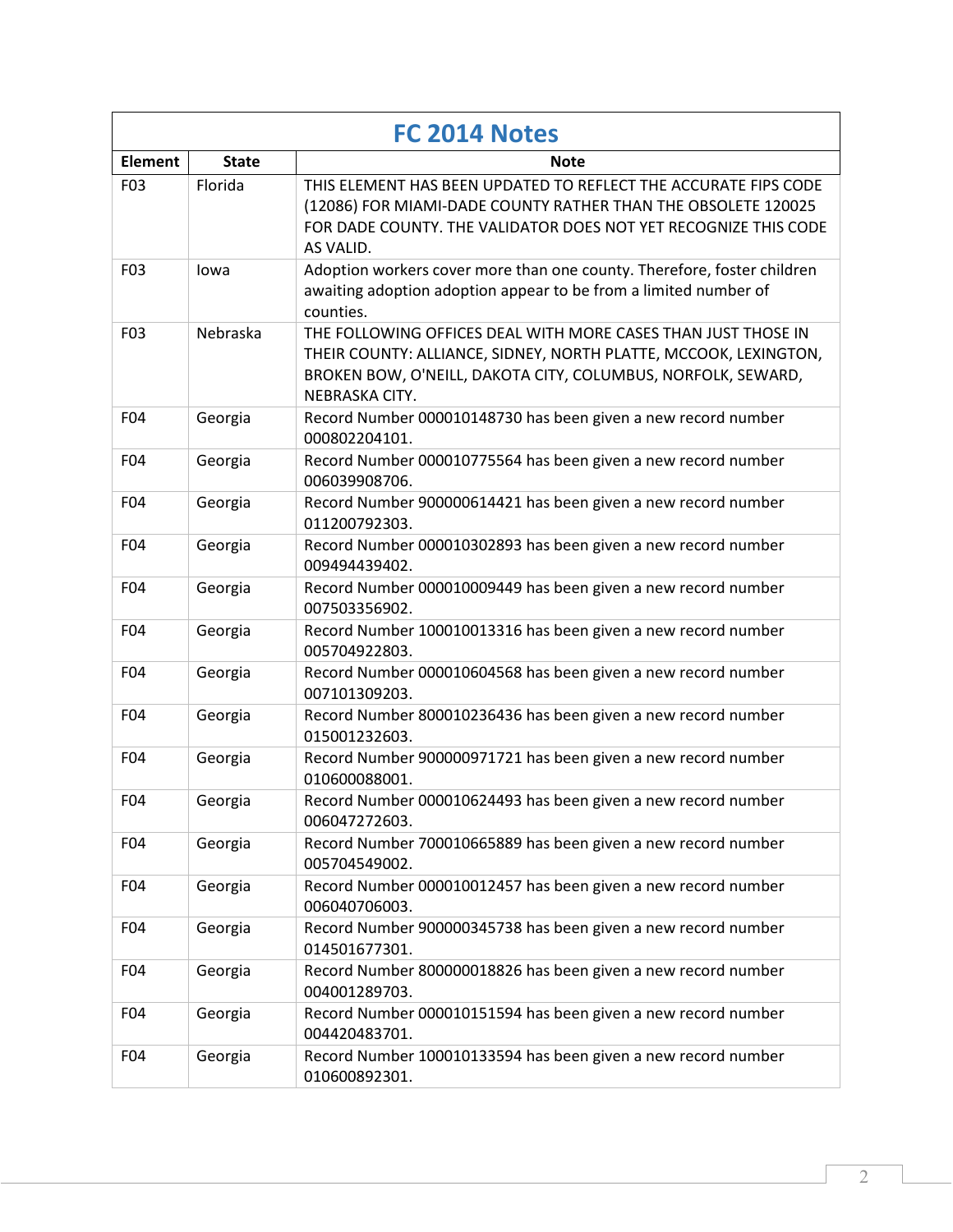| FC 2014 Notes   |              |                                                                                                                                                                                      |
|-----------------|--------------|--------------------------------------------------------------------------------------------------------------------------------------------------------------------------------------|
| <b>Element</b>  | <b>State</b> | <b>Note</b>                                                                                                                                                                          |
| F04             | Georgia      | Record Number 800000900529 has been given a new record number<br>012107941303.                                                                                                       |
| F04             | Georgia      | Record Number 900000315096 has been given a new record number<br>002903037602.                                                                                                       |
| F04             | lowa         | Record numbers are encrypted in data submission.                                                                                                                                     |
| F04             | Nebraska     | RECORD NUMBERS IN DATA SET ARE ENCRYPTED STATE IDENTIFIERS.                                                                                                                          |
| F04             | Oklahoma     | In this period, the row where Record Number is 001722207292 was<br>reported as 007824247297 in the 13B period, due to Client Merge where<br>we always retain the earliest client ID. |
| F04             | Oklahoma     | In this period, the row where Record Number is 000424217284 was<br>reported as 005227267254 in the 13B period, due to Client Merge where<br>we always retain the earliest client ID. |
| F04             | Oklahoma     | Record Number 002928229284 was never removed, removal episode was<br>deleted from KIDS (KAHD 72116).                                                                                 |
| F04             | Oklahoma     | Record Number 003626239286 was never removed, removal episode was<br>deleted from KIDS (KAHD 71630).                                                                                 |
| F04             | Oklahoma     | Record Number 006929239243 was placed with minor, removed mother<br>for the entire removal and therefore is not part of the AFCARS population.                                       |
| F04             | Oklahoma     | Record Number 001020256219 exited care for Adoption in the 13B period.<br>Removal End Date was lifted for Foster Care payment correction and not<br>replaced timely.                 |
| F04             | Oklahoma     | There was no placement in the 13B period for Record Number<br>003729230287. Only placement is Trial Reunification, therefore child is not<br>part of AFCARS population.              |
| F04             | Oklahoma     | In this period, the row where Record Number is 007724207279 was<br>reported as 003127237239 in the 13B period, due to Client Merge where<br>we always retain the earliest client ID. |
| F04             | Oklahoma     | In this period, the row where Record Number is 001423234240 was<br>reported as 002523264203 in the 13B period, due to Client Merge where<br>we always retain the earliest client ID. |
| F <sub>04</sub> | Oklahoma     | In this period, the row where Record Number is 005422224240 was<br>reported as 007522274203 in the 13B period, due to Client Merge where<br>we always retain the earliest client ID. |
| F04             | Oklahoma     | In this period, the row where Record Number is 000823267266 was<br>reported as 005421204294 in the 13B period, due to Client Merge where<br>we always retain the earliest client ID. |
| F04             | Oklahoma     | In this period, the row where Record Number is 007129237234 was<br>reported as 009327294216 in the 13B period, due to Client Merge where<br>we always retain the earliest client ID. |
| F04             | Oklahoma     | In this period, the row where Record Number is 009224244234 was<br>reported as 009226274234 in the 13B period, due to Client Merge where<br>we always retain the earliest client ID. |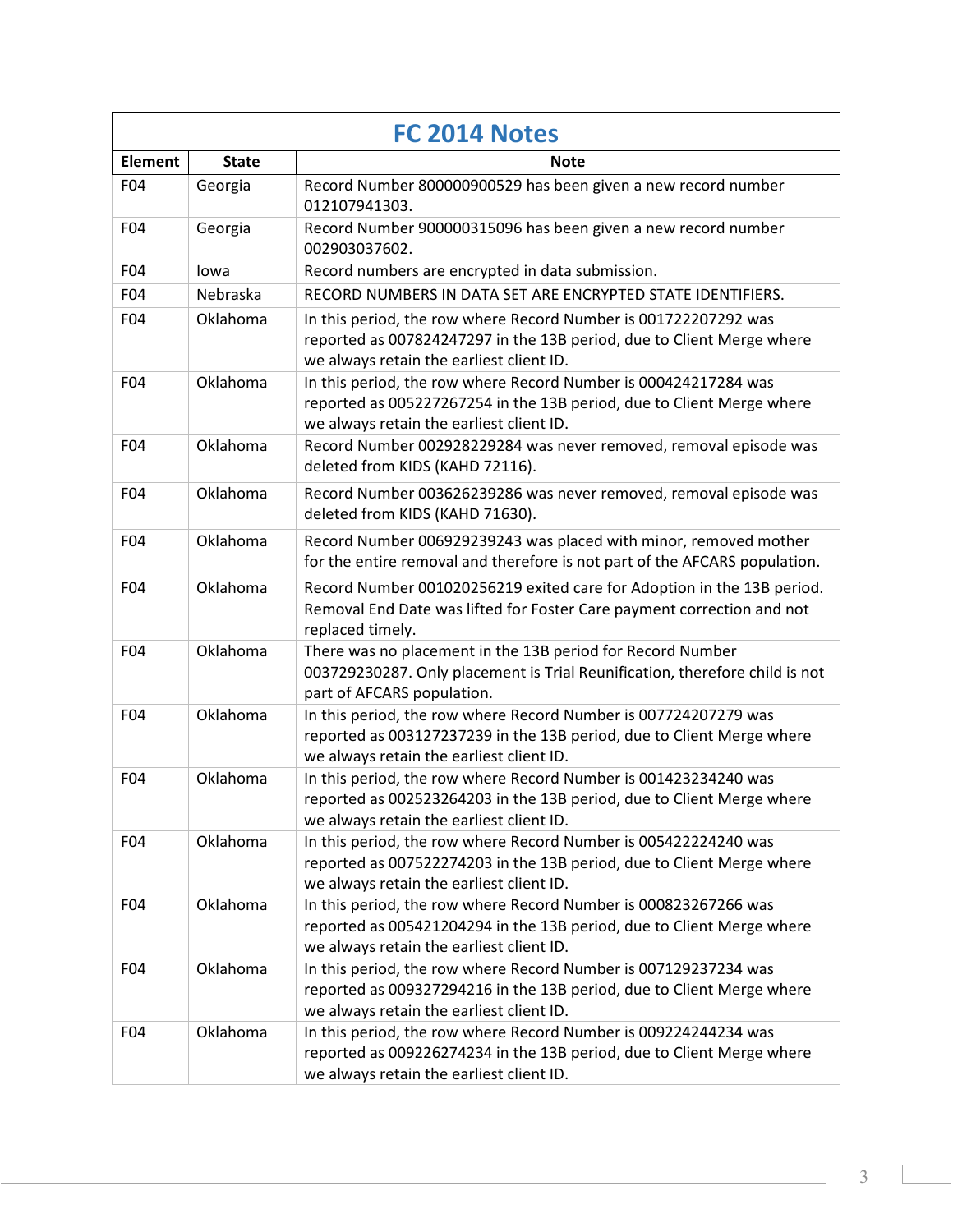| FC 2014 Notes  |              |                                                                                                                                                                                      |
|----------------|--------------|--------------------------------------------------------------------------------------------------------------------------------------------------------------------------------------|
| <b>Element</b> | <b>State</b> | <b>Note</b>                                                                                                                                                                          |
| F04            | Oklahoma     | In this period, the row where Record Number is 005228254279 was<br>reported as 009121200243 in the 13B period, due to Client Merge where<br>we always retain the earliest client ID. |
| F04            | Oklahoma     | In this period, the row where Record Number is 001529274229 was<br>reported as 007728200203 in the 13B period, due to Client Merge where<br>we always retain the earliest client ID. |
| F04            | Oklahoma     | In this period, the row where Record Number is 005928254255 was<br>reported as 003428200231 in the 13B period, due to Client Merge where<br>we always retain the earliest client ID. |
| F04            | Oklahoma     | In this period, the row where Record Number is 003427254279 was<br>reported as 004925236220 in the 13B period, due to Client Merge where<br>we always retain the earliest client ID. |
| F04            | Oklahoma     | In this period, the row where Record Number is 003424274279 was<br>reported as 004923246220 in the 13B period, due to Client Merge where<br>we always retain the earliest client ID. |
| F04            | Oklahoma     | In this period, the row where Record Number is 006723246262 was<br>reported as 003427266268 in the 13B period, due to Client Merge where<br>we always retain the earliest client ID. |
| F04            | Oklahoma     | In this period, the row where Record Number is 001026200293 was<br>reported as 003327206293 in the 13B period, due to Client Merge where<br>we always retain the earliest client ID. |
| F04            | Oklahoma     | In this period, the row where Record Number is 000520256224 was<br>reported as 005126226211 in the 13B period, due to Client Merge where<br>we always retain the earliest client ID. |
| F04            | Oklahoma     | In this period, the row where Record Number is 007027286215 was<br>reported as 002229236250 in the 13B period, due to Client Merge where<br>we always retain the earliest client ID. |
| F04            | Oklahoma     | In this period, the row where Record Number is 002020236290 was<br>reported as 005027256233 in the 13B period, due to Client Merge where<br>we always retain the earliest client ID. |
| F04            | Oklahoma     | In this period, the row where Record Number is 008523244242 was<br>reported as 000224279222 in the 13B period, due to Client Merge where<br>we always retain the earliest client ID. |
| F04            | Oklahoma     | In this period, the row where Record Number is 001424210269 was<br>reported as 002323249220 in the 13B period, due to Client Merge where<br>we always retain the earliest client ID. |
| F04            | Oklahoma     | In this period, the row where Record Number is 008428200264 was<br>reported as 005229279279 in the 13B period, due to Client Merge where<br>we always retain the earliest client ID. |
| F04            | Oklahoma     | In this period, the row where Record Number is 008429286234 was<br>reported as 005923209273 in the 13B period, due to Client Merge where<br>we always retain the earliest client ID. |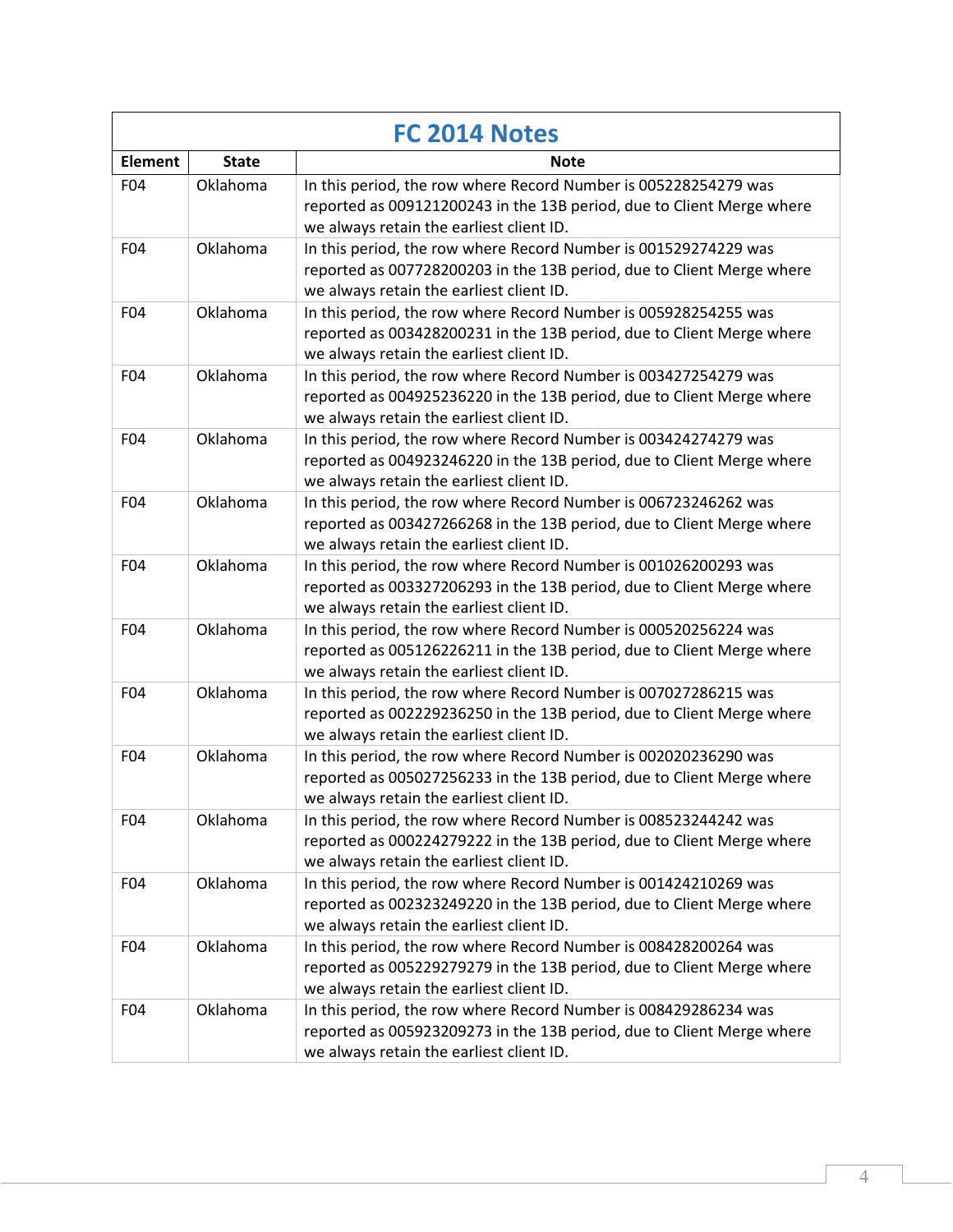| FC 2014 Notes  |              |                                                                                                                                                                                      |
|----------------|--------------|--------------------------------------------------------------------------------------------------------------------------------------------------------------------------------------|
| <b>Element</b> | <b>State</b> | <b>Note</b>                                                                                                                                                                          |
| F04            | Oklahoma     | In this period, the row where Record Number is 001623216252 was<br>reported as 000827289274 in the 13B period, due to Client Merge where<br>we always retain the earliest client ID. |
| F04            | Oklahoma     | In this period, the row where Record Number is 008821269272 was<br>reported as 006420269248 in the 13B period, due to Client Merge where<br>we always retain the earliest client ID. |
| F04            | Oklahoma     | In this period, the row where Record Number is 006722286200 was<br>reported as 004121269247 in the 13B period, due to Client Merge where<br>we always retain the earliest client ID. |
| F04            | Oklahoma     | In this period, the row where Record Number is 003528277274 was<br>reported as 003627269201 in the 13B period, due to Client Merge where<br>we always retain the earliest client ID. |
| F04            | Oklahoma     | In this period, the row where Record Number is 002125299227 was<br>reported as 006822279209 in the 13B period, due to Client Merge where<br>we always retain the earliest client ID. |
| F04            | Oklahoma     | In this period, the row where Record Number is 001622236222 was<br>reported as 005527209260 in the 13B period, due to Client Merge where<br>we always retain the earliest client ID. |
| F04            | Oklahoma     | In this period, the row where Record Number is 003723239295 was<br>reported as 001424279292 in the 13B period, due to Client Merge where<br>we always retain the earliest client ID. |
| F04            | Oklahoma     | In this period, the row where Record Number is 006627239260 was<br>reported as 006428209287 in the 13B period, due to Client Merge where<br>we always retain the earliest client ID. |
| F04            | Oklahoma     | In this period, the row where Record Number is 009723259288 was<br>reported as 000420299281 in the 13B period, due to Client Merge where<br>we always retain the earliest client ID. |
| F04            | Oklahoma     | In this period, the row where Record Number is 001423209285 was<br>reported as 006028239286 in the 13B period, due to Client Merge where<br>we always retain the earliest client ID. |
| F04            | Oklahoma     | In this period, the row where Record Number is 005724246268 was<br>reported as 002824279288 in the 13B period, due to Client Merge where<br>we always retain the earliest client ID. |
| F04            | Oklahoma     | In the 13B period Record Number is 005926207220 was never removed.<br>Child was living with Guardian, not mother.                                                                    |
| F04            | Oklahoma     | There was no placement in the 13B period for Record Number<br>007021254270. Child's only placement is Acute Psych, therefore child is not<br>part of AFCARS population.              |
| F04            | Oklahoma     | There was no placement in the 13B period for Record Number<br>005725204245. Only placement is Trial Reunification, therefore child is not<br>part of AFCARS population.              |
| F04            | Oklahoma     | Record Number 003025274260 exited care in the 13B period. Guardianship<br>was not properly documented.                                                                               |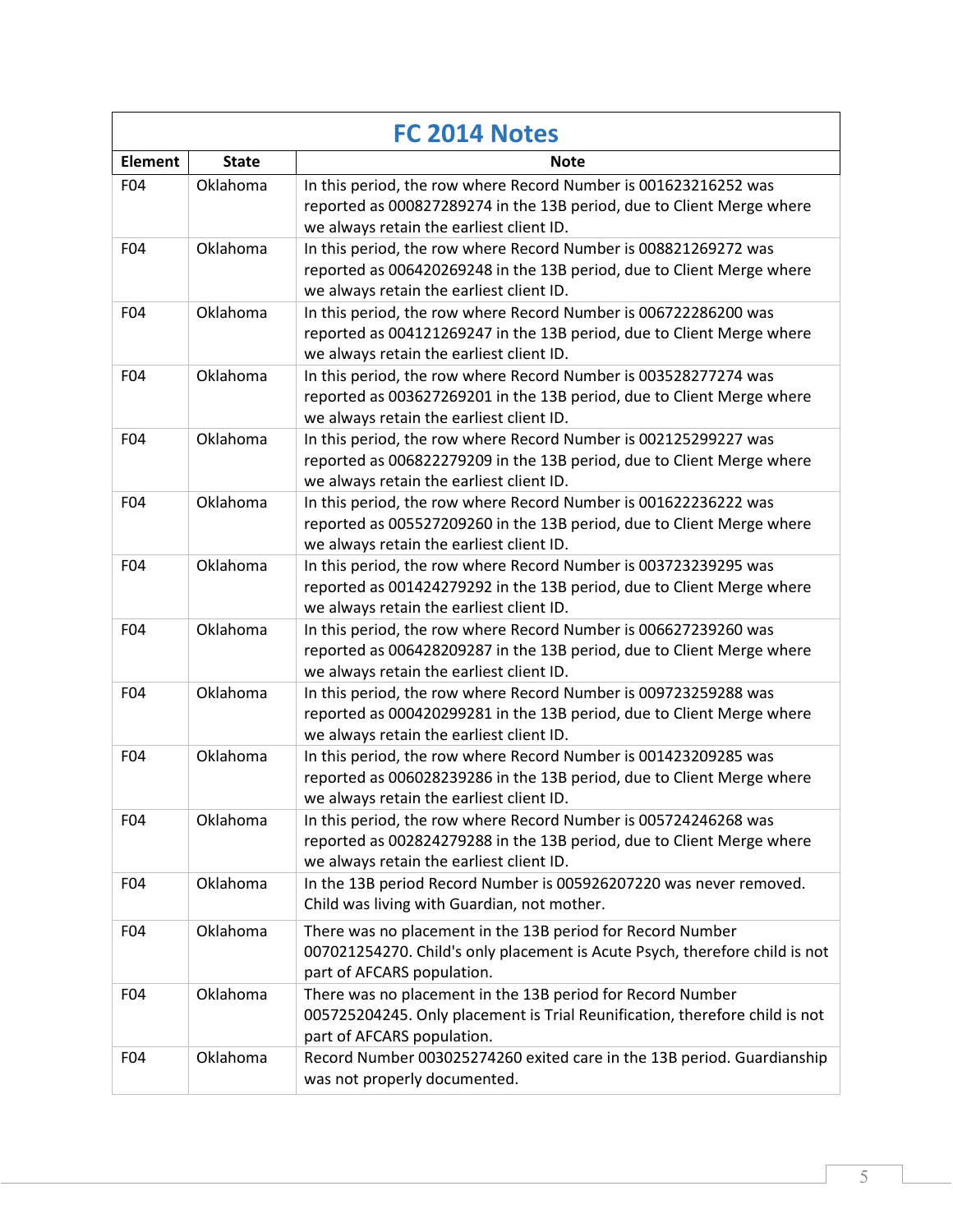| FC 2014 Notes  |              |                                                                                                                                                                                      |
|----------------|--------------|--------------------------------------------------------------------------------------------------------------------------------------------------------------------------------------|
| <b>Element</b> | <b>State</b> | Note                                                                                                                                                                                 |
| F04            | Oklahoma     | In this period, the row where Record Number is 004828207297 was<br>reported as 007526234200 in the 14A period, due to Client Merge where<br>we always retain the earliest client ID. |
| F04            | Oklahoma     | In this period, the row where Record Number is 002726294225 was<br>reported as 000928290273 in the 14A period, due to Client Merge where<br>we always retain the earliest client ID. |
| F04            | Oklahoma     | Record Number is 004122209217 was reported in 14A and dropped from<br>14B - Only placement is Trial Reunification.                                                                   |
| F04            | Oklahoma     | Record Number is 002423286232 was reported in 14A and dropped from<br>14B - Child was never removed. Child was abducted by parents before<br>OKDHS could remove.                     |
| F04            | Oklahoma     | Record Number is 002423266232 was reported in 14A and dropped from<br>14B - Child was never removed. Child was abducted by parents before<br>OKDHS could remove.                     |
| F04            | Oklahoma     | Record Number is 002423226214 was reported in 14A and dropped from<br>14B - Child was never removed.                                                                                 |
| F04            | Oklahoma     | Record Number is 008527290215 was reported in 14A and dropped from<br>14B - Only placement is Trial Reunification.                                                                   |
| F04            | Oklahoma     | In this period, the row where Record Number is 009028290221 was<br>reported as 006324220297 in the 14A period, due to Client Merge where<br>we always retain the earliest client ID. |
| F04            | Oklahoma     | In this period, the row where Record Number is 007925209259 was<br>reported as 000321260282 in the 14A period, due to Client Merge where<br>we always retain the earliest client ID. |
| F04            | Oklahoma     | In this period, the row where Record Number is 009621294235 was<br>reported as 006228206200 in the 14A period, due to Client Merge where<br>we always retain the earliest client ID. |
| F04            | Oklahoma     | In this period, the row where Record Number is 009228287289 was<br>reported as 004120216265 in the 14A period, due to Client Merge where<br>we always retain the earliest client ID. |
| F04            | Oklahoma     | In this period, the row where Record Number is 005722204253 was<br>reported as 002323236294 in the 14A period, due to Client Merge where<br>we always retain the earliest client ID. |
| F04            | Oklahoma     | In this period, the row where Record Number is 001020267289 was<br>reported as 001229246253 in the 14A period, due to Client Merge where<br>we always retain the earliest client ID. |
| F04            | Oklahoma     | In this period, the row where Record Number is 003220240289 was<br>reported as 003525246236 in the 14A period, due to Client Merge where<br>we always retain the earliest client ID. |
| F04            | Oklahoma     | In this period, the row where Record Number is 003428260214 was<br>reported as 001421239278 in the 14A period, due to Client Merge where<br>we always retain the earliest client ID. |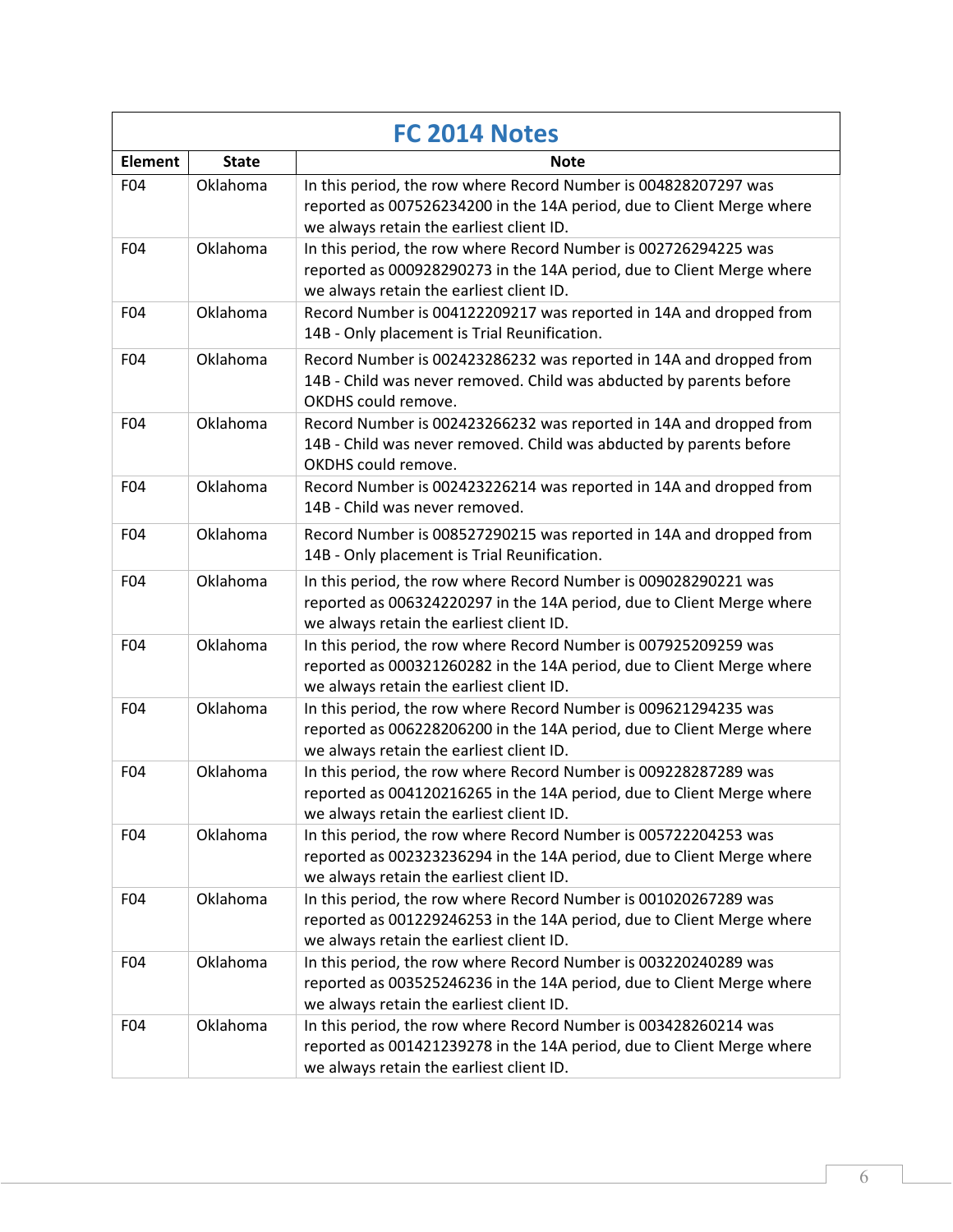| FC 2014 Notes   |              |                                                                                                                                                                                      |
|-----------------|--------------|--------------------------------------------------------------------------------------------------------------------------------------------------------------------------------------|
| <b>Element</b>  | <b>State</b> | Note                                                                                                                                                                                 |
| F04             | Oklahoma     | In this period, the row where Record Number is 006720267284 was<br>reported as 001722259205 in the 14A period, due to Client Merge where<br>we always retain the earliest client ID. |
| F04             | Oklahoma     | In this period, the row where Record Number is 003625206249 was<br>reported as 002924259206 in the 14A period, due to Client Merge where<br>we always retain the earliest client ID. |
| F04             | Oklahoma     | In this period, the row where Record Number is 004822296288 was<br>reported as 004629289281 in the 14A period, due to Client Merge where<br>we always retain the earliest client ID. |
| F04             | Pennsylvania | Pennsylvania is continuing to phase in the use of the Department of Public<br>Welfare's Master Client Index (MCI) numbers as unique record ID's during<br>this report period.        |
| F04             | Pennsylvania | Pennsylvania is resubmitting due to phase in of the Department of Public<br>Welfare's Master Client Index (MCI) numbers as unique record ID's.                                       |
| F04             | Pennsylvania | Pennsylvania is resubmitting due the to phase in of the Department of<br>Public Welfare's Master Client Index (MCI) numbers as unique record ID's<br>during this report period.      |
| F <sub>05</sub> | Florida      | THIS REPORT MAY NOT INCLUDE DISPOSITIONAL HEARINGS THAT MAY<br>ALSO MEET THE REQUIREMENTS OF A JUDICIAL REVIEW.                                                                      |
| F05             | Florida      | EXCLUDES CHILDREN WHOSE MOST RECENT REVIEW IS AFTER THEIR<br><b>DISCHARGE DATE.</b>                                                                                                  |
| F05             | lowa         | Iowa Citizen Foster Care Review Board Reviews, Court Reviews, and DHS<br>Administrative Reviews are shown in element 5.                                                              |
| F05             | Nebraska     | ANOTHER STATE AGENCY, FOSTER CARE REVIEW BOARD, IS MANDATED BY<br>STATE LAW TO CONDUCT THE PERIODIC REVIEW ON ALL CHILDREN IN OUT<br>OF HOME PLACEMENT FOR 6 MONTHS OR GREATER.      |
| F06             | lowa         | A date of birth is required. We do not estimate date of birth.                                                                                                                       |
| F06             | Michigan     | CHILDREN IDENTIFIED AS 18 YEARS OR OLDER ARE STILL WARDS OF THE<br>STATE AND ARE CONSIDERED DEPENDENT CHILDREN.                                                                      |
| F <sub>06</sub> | Nebraska     | ESTIMATED BIRTH DATE IS JANUARY 1 OF THE ESTIMATED YEAR. ??                                                                                                                          |
| F06             | Nevada       | Cleanup effort in place so that children 18 or older who are not in school<br>are not reported.                                                                                      |
| F08             | Nebraska     | UNABLE TO DETERMINE INCLUDES PERSONS WITH RACE INDICATED AS<br>OTHER.                                                                                                                |
| F <sub>10</sub> | lowa         | A clinical diagnosis is required by a qualified professional.                                                                                                                        |
| F <sub>10</sub> | Nebraska     | CLINICAL DIAGNOSIS IS REQUIRED.                                                                                                                                                      |
| F <sub>13</sub> | Nebraska     | INCLUDES CHILDREN WHO ARE MEDICALLY FRAGILE AND/OR NEEDING<br>MEDICAL EQUIPMENT AND/OR WHEELCHAIR.                                                                                   |
| F14             | lowa         | DSM III diagnostic criteria is used in this data element.                                                                                                                            |
| F <sub>15</sub> | Nebraska     | INCLUDES CHILDREN WITH ATTENTION DEFICIT DISORDER AND/OR IN<br><b>INFECTIOUS DISEASES.</b>                                                                                           |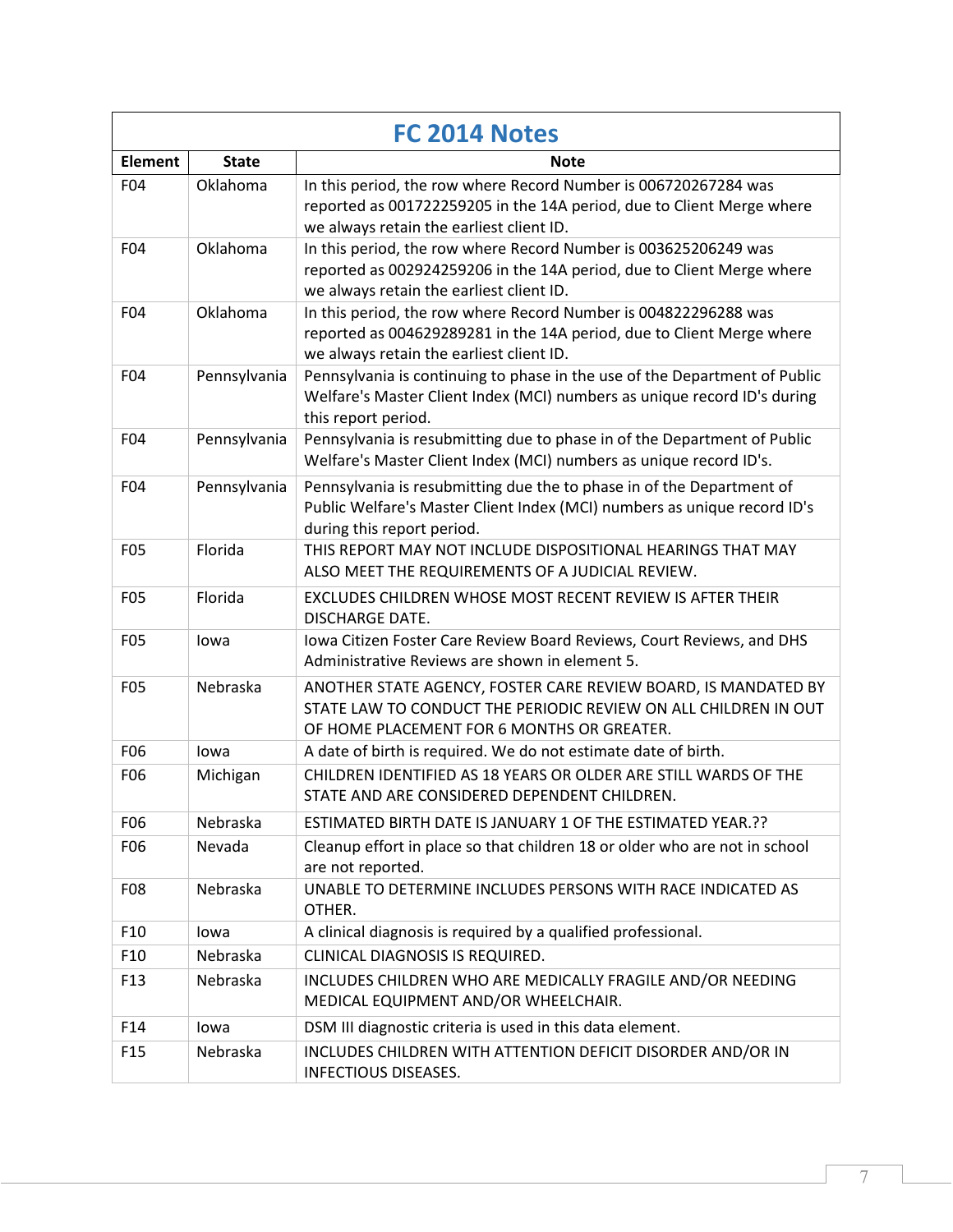| FC 2014 Notes   |              |                                                                                                                                                                                                                                                       |
|-----------------|--------------|-------------------------------------------------------------------------------------------------------------------------------------------------------------------------------------------------------------------------------------------------------|
| <b>Element</b>  | <b>State</b> | Note                                                                                                                                                                                                                                                  |
| F <sub>16</sub> | Nebraska     | DATE WILL BE KNOWN IF DEPARTMENT HAS BEEN INVOLVED WITH THE<br>ADOPTION.                                                                                                                                                                              |
| F17             | Nebraska     | AGE WILL BE KNOWN IF DEPARTMENT HAS BEEN INVOLVED WITH THE<br>ADOPTION.                                                                                                                                                                               |
| F <sub>19</sub> | lowa         | For every foster care service with an exit date and 1) exit reason of return<br>home or 2) exit reason of transfer custody to other parent, or 3) an exit<br>reason of placmement with a suitable person, counts as one removal.                      |
| F <sub>19</sub> | Nebraska     | STATE DID NOT MANDATE THAT HISTORICAL DATA BE CONVERTED. IF A<br>REMOVAL OCCURRED PRIOR TO DECEMBER 1998, IT MAY NOT HAVE BEEN<br>RECORDED IN THE NEW SYSTEM.                                                                                         |
| F22             | Nebraska     | STATE HAS CAPACITY TO GENERATE THE TRANSACITON DATE FOR LATEST<br>REMOVAL FROM HOME.                                                                                                                                                                  |
| F24             | Florida      | FLORIDA DOES NOT EXCLUDE PLACEMENTS OF LESS THAN 24 HOURS<br>DURATION FROM PLACEMENT COUNT UNLESS PLACEMENT TYPE WOULD<br>OTHERWISE BE EXCLUDED FROM THE COUNT.                                                                                       |
| F24             | lowa         | Data reflects same day in/out placements, emergency placements respite,<br>day treatment and other short term placements.                                                                                                                             |
| F24             | Nebraska     | STATE DID NOT MANDATE THAT HISTORICAL DATA BE CONVERTED. IF<br>PLACEMENTS OCCURRED PRIOR TO DECEMBER 1998, IT MAY NOT HAVE<br>BEEN RECORDED IN THE NEW SYSTEM.                                                                                        |
| F <sub>26</sub> | lowa         | lowa defines physical abuse as damage to any bodily tissue that must<br>undergo a healing process or results in death.                                                                                                                                |
| F27             | lowa         | lowa defines sexual abuse as commission of sexual offenses with or to a<br>child as a result of acts or omissions of a caretaker.                                                                                                                     |
| F28             | lowa         | Failure of caretaker to provide adequate food, shelter, clothing or other<br>care necessary for child's health & welfare when financially able:<br>health/mental health care, emotional needs, proper supervision &<br>response to infant's survival. |
| F41             | Florida      | FLORIDA IS NOT A TRIAL HOME VISIT STATE.                                                                                                                                                                                                              |
| F41             | lowa         | Juvenile Justice population is included. Categories include: foster family,<br>group care, relative, independent living; psychiatric medical institution for<br>children, shelter, structured juvenile program, & medical institution.                |
| F41             | Nebraska     | SUPERVISED INDEPENDENT LIVING INCLUDES BOARDING HOMES,<br>DOMICILLIARY FACILITIES AND INDEPENDENT LIVING SITUATIONS.                                                                                                                                  |
| F41             | Nebraska     | GROUP HOME INCLUDES GROUP HOMES FOR CHILDREN, TREATMENT<br>GROUP HOMES, EMERGENCY SHELTER CENTERS, AND GROUP HOME FOR<br>ADULTS.                                                                                                                      |
| F41             | Nebraska     | INSTITUTION INCLUDES CENTRES FOR DEVELOPMENTALLY DISABLED, CHILD<br>CARING AGENCIES, RESIDENTIAL TREATMENT FACILITIES, MEDICAL<br>HOSPITALS, PSYCHIATRIC HOSPITALS, JAILS, YOUTH LOCKED FACILITIES,<br>NURSING HOMES, AND SCHOOLS.                    |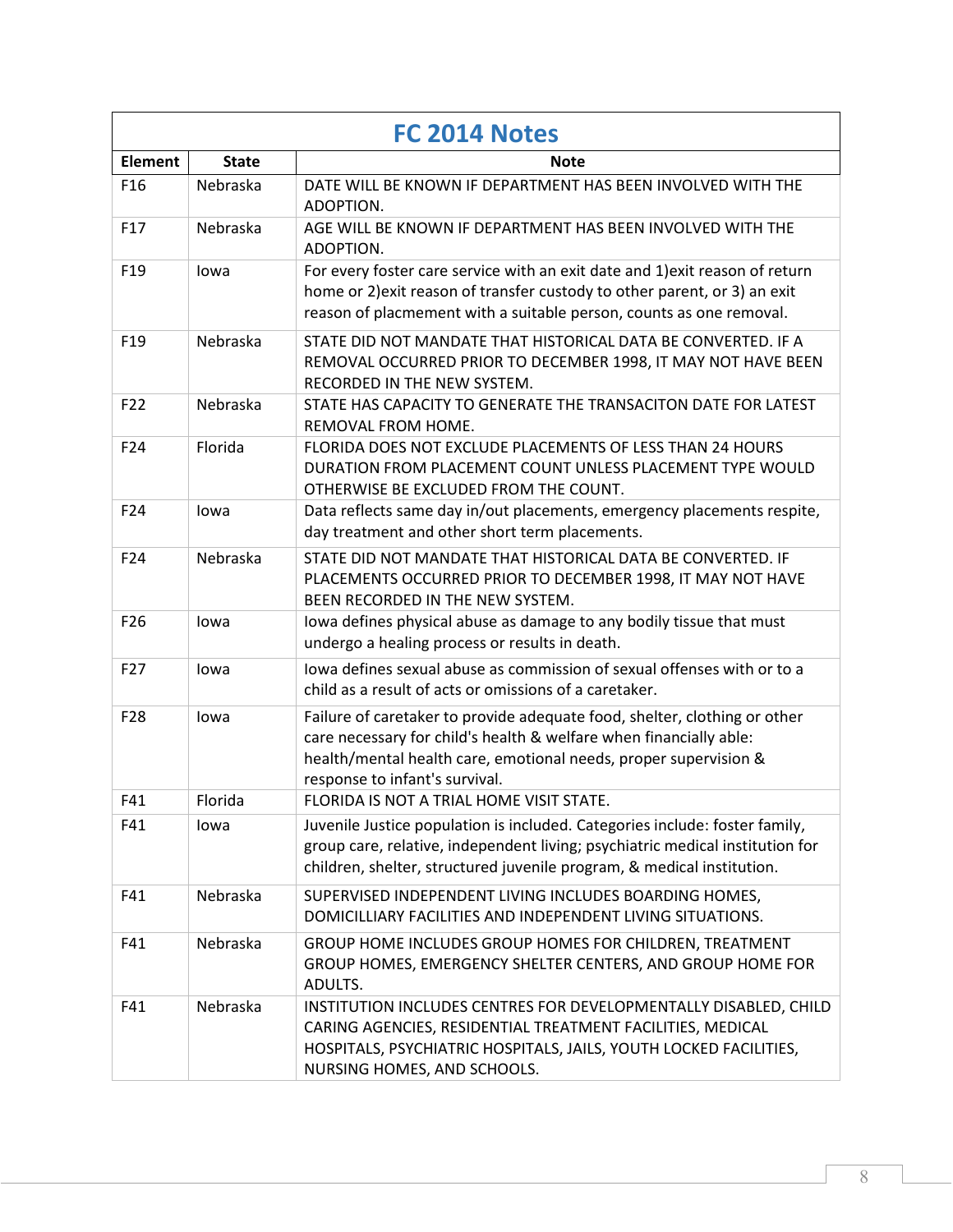| <b>FC 2014 Notes</b> |              |                                                                                                                                                                                                                                                      |
|----------------------|--------------|------------------------------------------------------------------------------------------------------------------------------------------------------------------------------------------------------------------------------------------------------|
| <b>Element</b>       | <b>State</b> | Note                                                                                                                                                                                                                                                 |
| F41                  | Nebraska     | APPROVED OR UNLICENSED RELATIVE HOMES ARE INCLUDED IN RELATIVE<br><b>FOSTER HOMES.</b>                                                                                                                                                               |
| F43                  | Florida      | THERE ARE KNOWN ISSUES WITH THE PROGRAMMING ON THIS ELEMENT<br>AND IT IS BEING REVIEWED FOR CORRECTION. IT WILL BE COMPLIANT ON<br>RESUBMISSION.                                                                                                     |
| F43                  | Nebraska     | REUNIFY WITH PARENT OR PRINCIPAL CARETAKER INCLUDES CASE PLAN<br>GOALS OF FAMILY PRESERVATION AND REUNIFICATION.                                                                                                                                     |
| F43                  | Nebraska     | <b>EMANCIPATION INCLUDES CASE PLAN GOALS OF INDEPENDENT LIVING</b><br>AND SELF SUFFICIENCY.                                                                                                                                                          |
| F43                  | Nebraska     | STATE POLICY DOES NOT DEFINE "LIVE WITH OTHER RELATIVES" AS A CASE<br>PLAN GOAL.                                                                                                                                                                     |
| F45                  | Michigan     | IN SOME CASES WHEN THE EXACT YEAR OF BIRTH WAS UNKNOWN AN<br>ESTIMATED YEAR WAS ENTERED.                                                                                                                                                             |
| F46                  | Michigan     | IN SOME CASES WHEN THE EXACT YEAR OF BIRTH WAS UNKNOWN AN<br>ESTIMATED YEAR WAS ENTERED.                                                                                                                                                             |
| F47                  | Montana      | Customary adoptions through tribal courts require a tribal court to have<br>legal authority over the child and modify the custodial and legal<br>relationship of the birth parents with the child but do not terminate the<br>birth parent's rights. |
| F48                  | Montana      | Customary adoptions through tribal courts require a tribal court to have<br>legal authority over the child and modify the custodial and legal<br>relationship of the birth parents with the child but do not terminate the<br>birth parent's rights. |
| F52                  | Nebraska     | UNABLE TO DETERMINE INCLUDES PERSONS WITH RACE INDICATED AS<br><b>OTHER</b>                                                                                                                                                                          |
| F53                  | Nebraska     | UNABLE TO DETERMINE INCLUDES PERSONS WITH RACE INDICATED AS<br><b>OTHER</b>                                                                                                                                                                          |
| F57                  | Nebraska     | STATE HAS CAPACITY TO GENERATE THE TRANSACTION DATE FOR<br>DISCHARGE FROM FOSTER CARE.                                                                                                                                                               |
| F58                  | lowa         | Placement with a suitable person includes placement with a relative,<br>guardian or other suitable person. Iowa does not use emancipation. Clients<br>coded as such have aged out of the system.                                                     |
| F58                  | Nebraska     | SUBSEQUENT SUBMISSION TO CORRECT ERRORS TO DISCHARGE REASON<br><b>FIELD</b>                                                                                                                                                                          |
| F58                  | Nevada       | Frequency of children released to a legal relative guardian = 64 number and<br>92.75 percent of all guardianship.                                                                                                                                    |
| F58                  | Nevada       | Frequency of children released to a legal relative guardian = 69 number and<br>86.25 percent of all guardianship.                                                                                                                                    |
| F58                  | Nevada       | Frequency of children released to a legal relative guardian = 64 number and<br>95.52 percent of all guardianship.                                                                                                                                    |
| F58                  | Nevada       | Frequency of children released to a legal relative guardian = 63 number and<br>85.13 percent of all guardianship.                                                                                                                                    |